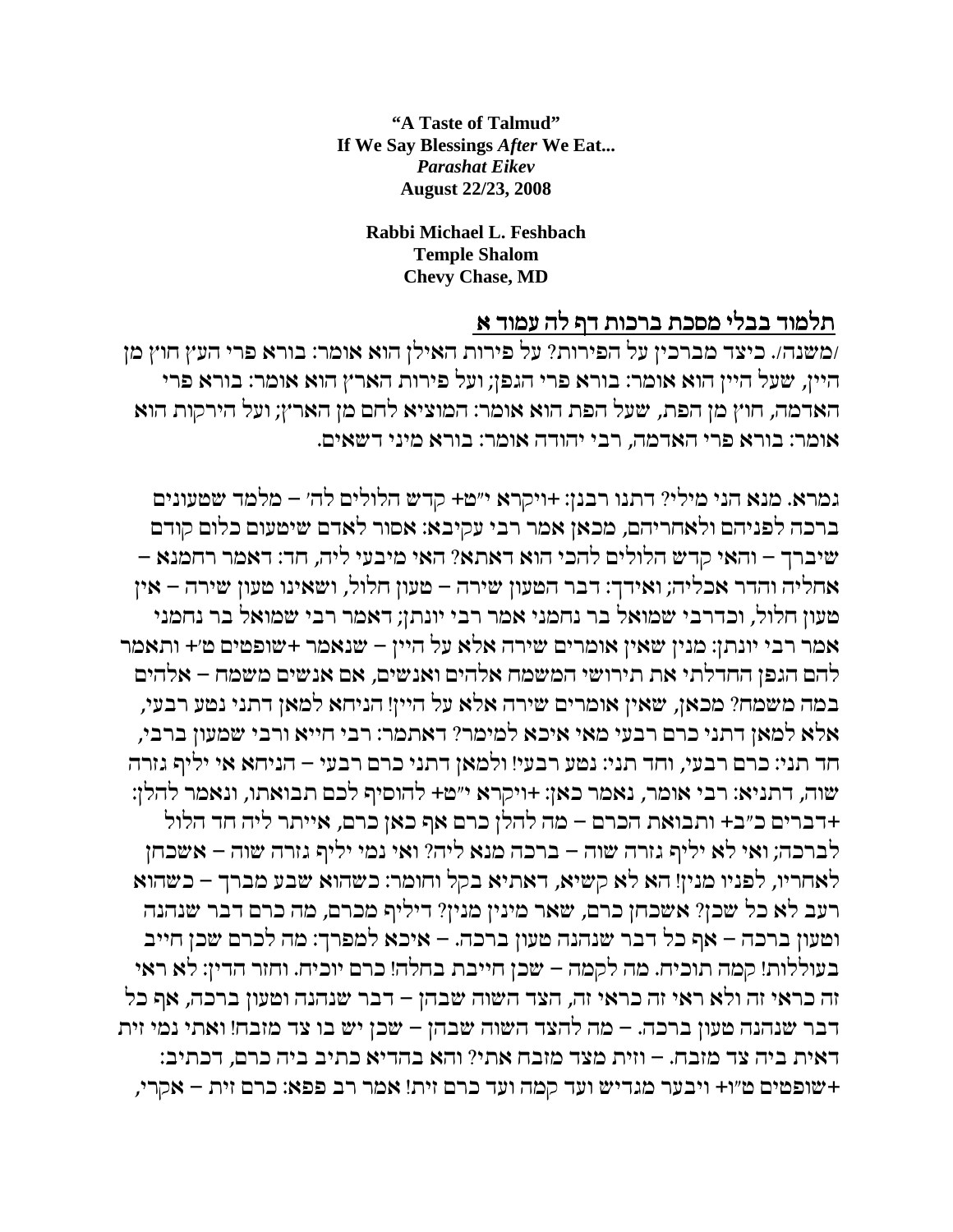כרם סתמא – לא אקרי. מכל מקום קשיא: מה להצד השוה שבהן שכן יש בהן צד מזבח! אלא: דיליף לה משבעת המינין – מה שבעת המינין דבר שנהנה וטעון ברכה, אף כל דבר שנהנה טעון ברכה. מה לשבעת המינין שכן חייבין בבכורים! ועוד: התינח לאחריו, לפניו מנין? – הא לא קשיא; דאתי בקל וחומר: כשהוא שבע מברך – כשהוא רעב לא כל שכן. ולמאן דתני נמע רבעי – הא תינח כל דבר נמיעה. דלאו בר נמיעה, כגון בשר ביצים ודגים, מנא ליה? – אלא, סברא הוא: אסור לו לאדם שיהנה מן העולם הזה בלא ברכה.

תנו רבנן: אסור לו לאדם שיהנה מן העולם הזה בלא ברכה, וכל הנהנה מן העולם הזה  $\alpha$ בלא ברכה – מעל. מאי תקנתיה – ילך אצל חכם. – ילך אצל חכם – מאי עביד ליה הא עביד ליה איסורא! – אלא אמר רבא: ילך אצל חכם מעיקרא וילמדנו ברכות, כדי ובא לידי מעילה. אמר רב יהודה אמר שמואל: כל הנהנה מן העולם הזה בלא . $\cdot$ שלא ברכה – כאילו נהנה מקדשי שמים, וכתיב: +תהלים כ״ד+ לה׳ הארץ ומלואה. רבי לוי רמי: כתיב לה׳ הארץ ומלואה, וכתיב: +תהלים קט״ו+ השמים שמים לה׳ והארץ נתן לבני אדם! לא קשיא, כאן – קודם ברכה,

<u>תלמוד בבלי מסכת ברכות דף ל</u>ה עמוד ב

 $\overline{\phantom{a}}$ כאן - לאחר ברכה.

אמר רבי חנינא בר פפא: כל הנהנה מן העולם הזה בלא ברכה כאילו גוזל להקדוש ברוך הוא וכנסת ישראל, שנאמר: +משלי כ״ח+ גוזל אביו ואמו ואומר אין פשע חבר הוא לאיש משחית; ואין אביו אלא הקדוש ברוך הוא, שנאמר +דברים ל״ב+ הלא הוא אביך קנך; ואין אמו אלא כנסת ישראל, שנאמר: +משלי א׳+ שמע בני מוסר אביך ואל .<br>תמוש תורת אמך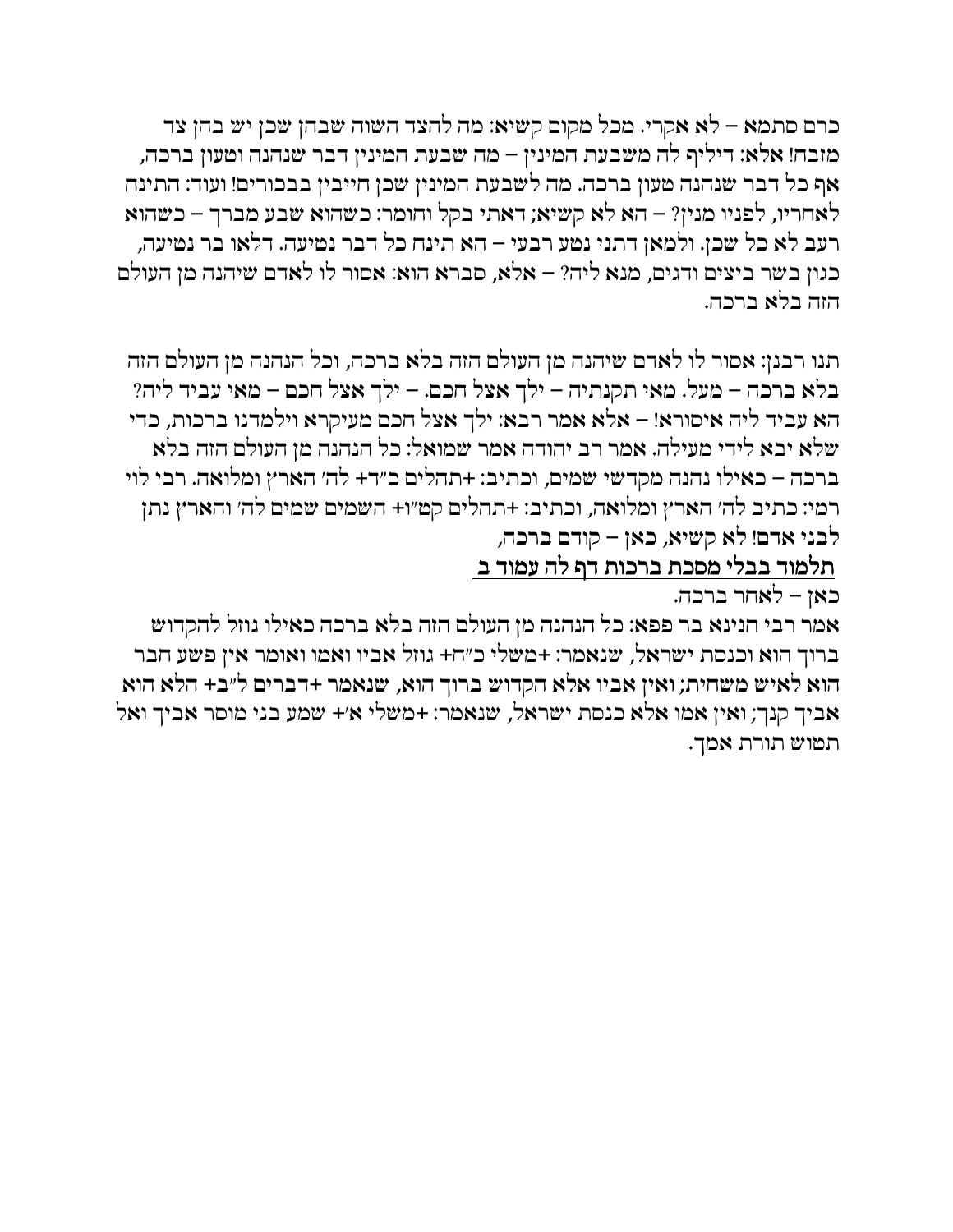**Babylonian Talmud, Tractate Berakhot, 35a-35b Mishnah:** What blessings are said over fruit? Over the fruit of the tree one says: בורא פרי העץ "who creates the fruit of the tree." except for wine, over which one says: בורא פרי הגפן "who creates the fruit of the vine." Over that which grows from the ground one says: בורא פרי הארמה  $\epsilon$ except for bread, over which one says: המוציא לחם מן הארץ "who brings forth bread from the earth." Over vegetables one says: בורא פרי האדמה "who creates the fruit of the ground." Rabbi Judah, however, says (that we make a distinction between fruits that grow on the ground and vegetables, saying over vegetables]: ורא מיני דשאים. "who creates various kinds of herbs."

**Gemarah:** From where is this derived [that a blessing is necessary before eating food]? [In other words: what is the root, in the Torah, of this rabbinic custom?] As our Rabbis have taught: קֹדֵשׁ הִלּוּלִיָם לַיְהֹוֵה ("The fruit thereof shall be holy) for giving praise unto the Eternal." (Leviticus 19:24)

Context: This citation refers to the law requiring produce to fall off on its own and remain unused during the first three years after a tree has been planted. Produce of the fourth year is consecrated to God. The issue here in particular is a clever reading of the phrase "giving praise," which, as we will see, is *plural*. The word *hallel*, meaning "praise," is interpreted as referring to a blessing; it probably did not mean that originally. We already know (from Deuteronomy 8) that a blessing is required *after* eating food; *that* is explicit in the Torah. The Rabbis of the Talmud are trying to derive a basis *in the Torah* for the by-then well-known practce of blessings before food as well. Here is the full Biblical context:

כג וַכֶּי־תָבְאוּ אֵל־הָאָרֵץ וּנְטַעִתֵּם כָּל־עֵץ מַאֲבָל וַעֲרַלִתֵּם עָרִלְתֶוֹ אֶת־פִּרְיֶוּ שָׁלְש שָׁנִים יִהְיֵה לָכֶם עֲרֵליֶם לָא יֵאֲכֵל: כֹד וּבַשֶּׁנָה הָרָבִיעָת יְהָיֵה כָּל־פִּרְיֶו קָדֵשׁ הלוּלים ליהוֶה כה וּבַשֶּׁנָה הַחֲמִישָׁת תֹּאכלו אֵת־פִּרְיוֹ להוֹסִיף לָכֵם תּבִוּאָתו :אני יהוֹה אלֹהיכם

"And when you shall come into the land, and shall have planted all kinds of trees for food, then you shall count its fruit as uncircumcised; three years shall it be uncircumcised to you; it shall not be eaten. But in the fourth year all its fruit shall be holy for praise giving to the Lord. And in the fifth year shall you eat of its fruit, that it may yield to you its produce; I am the Lord your God." (Leviticus 19:23-25)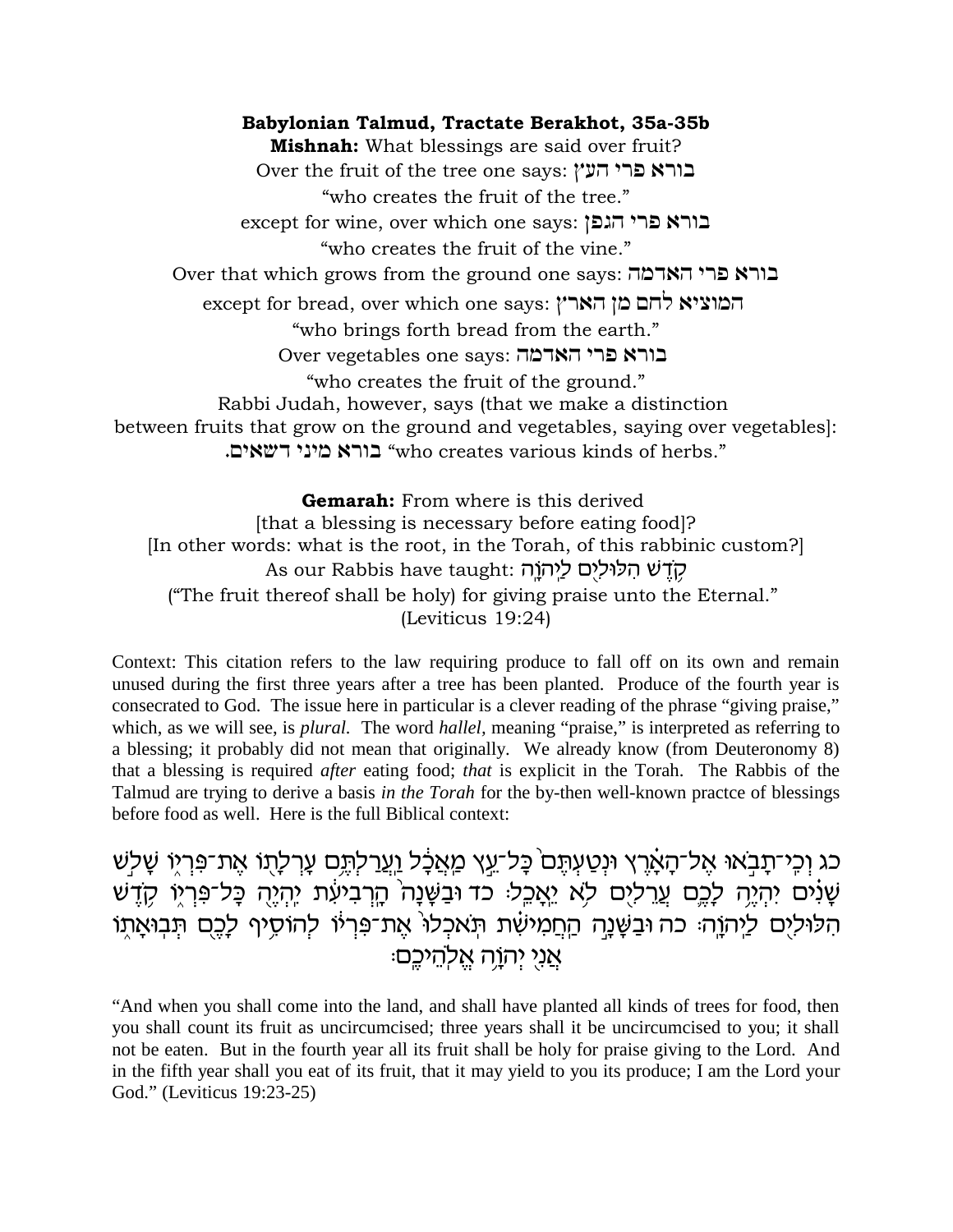This teaches that they require a blessing both before and after eating them. On the strength of this Rabbi Akiva said: "It is forbidden for a person to taste anything before saying a blessing over it."

But is this the lesson to be learned from the words "holy for giving praise"? Surely they are required for two lessons [the verse was meant as the basis for two *other* laws, namely]: first, to teach that the All-Merciful has declared *Redeem it* [the fruit of the fourth year] and then eat it, and secondly, that a thing which requires a *song of praise* [a blessing], requires "*redemption*" [the ritual offering up of an item] but one that does not require a song of praise does not require redemption, as has been taught by Rabbi Shmuel ben Nachmani, in the name of Rabbi Yochanan.

Context: Maybe the plural of the word *hillulim* teaches not that there are blessings before and after, but that there are *two* lessons to be learned here. Of those lessons only one is linked to the concept of blessing, and that is somewhat circumscribed in scope. The Rabbis here rely on a linguistic slight of hand: the link between "redemption" and "blessing" is based on a play of words between 
nillulim and 
pichillulim ("profaned," meaning, in this case, the
notas between
neg 
nillulim and
pichologic 
neaning, in this case, the

notas  $\mathbf{R}$ opposite, i.e., "redeemed.") In addition, the effect of Rabbi Shmuel ben Nachmani's lesson here would be to limit the applicability of this law relating to the fruit of the fourth year only to that which requires redemption. What he means by this we will see below.

For Rabbi Shmeul ben Nachmani said, in the name of Rabbi Yochanan: "How do we know that a song of praise is said only over wine?" Because it says: יג וַתַּאמֶר לָהֶם הַגֶּׁפֶן הֶחֲדַ לְתִּי אֶת־תִּירוֹשִׁי הַמְשַׂמֵּחַ אֵלהִים וַ<u>אֲנַ</u>שִׁים "And the vine said unto them: Should I leave my wine, which cheers God and man?" (Judges 9:13) If it cheers man, how does it cheer God? From this we learn that a song of praise is sung only over the vine.

Now this reasoning

[hat we learn the requirement of saying a blessing from the word ||הלולים is valid for the one who teaches "the *planting* of the fourth year" [i.e., that F®ix§R¦ ÎlM¨ d¤id§ «i¦ zr½¦ ia¦ x§d«¨Æd¨pX¨ a©E refers to *all* fruit of the fourth year]. But for the one who teaches [that it refers to] "the *vineyard* of the fourth year" what can be said? [How, then, can we derive the more general commandment to say a blessing over all produce?]

For it has been stated: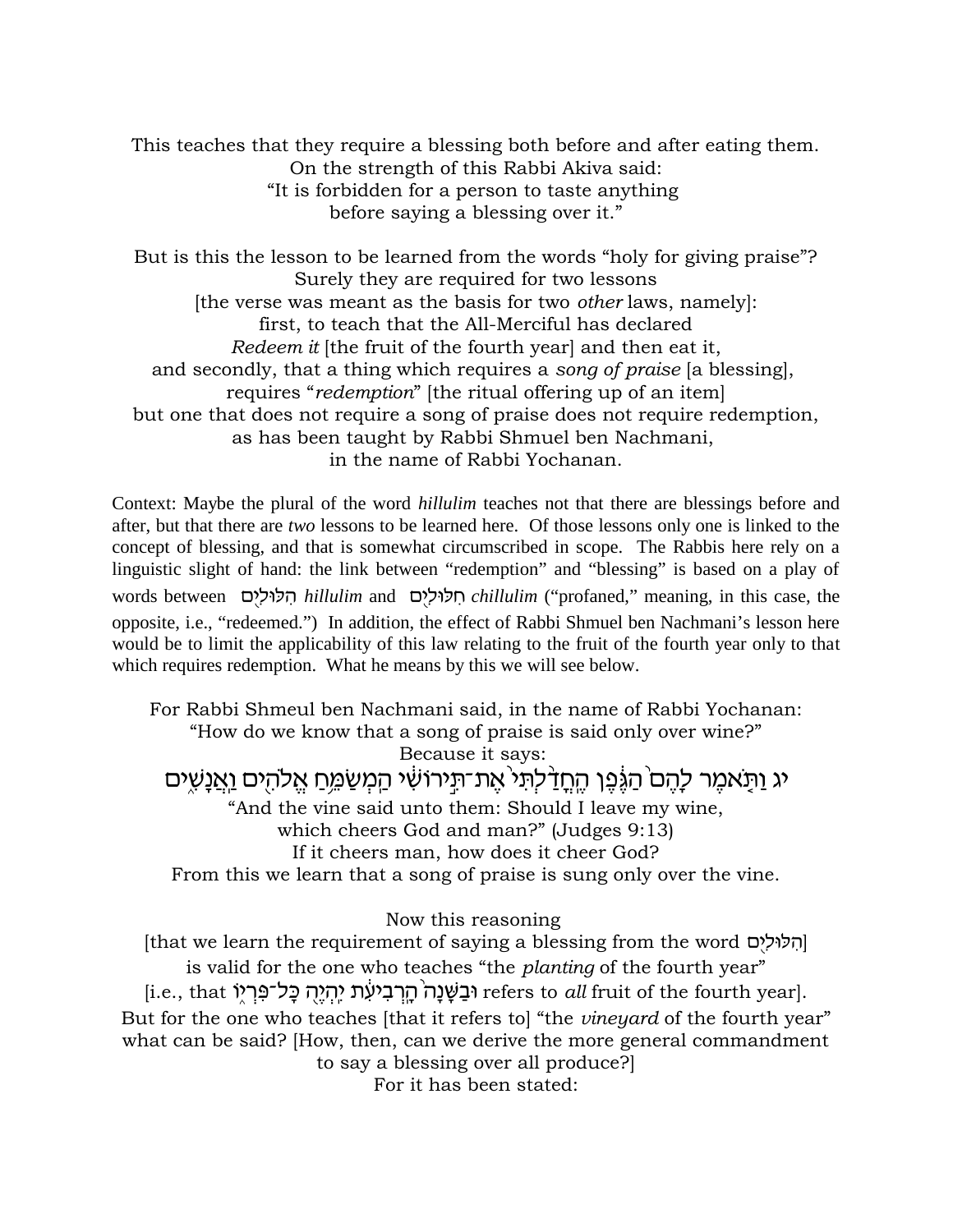Rabbi Chiyyah and Rabbi Simon the son of Rabbi [Yehudah HaNasi] [taught differently]. One taught [that this verse is to be read as]: "the vineyard of the fourth year," the other taught "the planting of the fourth year." For the one who teaches "vineyard of the fourth year" there is no difficulty if one avails oneself of a **שוה g**'zeirah shavah [a verbal analogy, whereby if the same word or phrase appears in two places in the Torah, and a certain law is explicitly stated in one place, we may infer by analogy that the law applies in the other place as well]: For it has been taught: Rabbi [Yehudah HaNasi] says: It says there: וּבַשֶּׁנָה הַחֲמִישָׁת תְּאכִלוּ אֵת־פְּרִיוֹ) להוֹסֵיף לָבֵם תִּבְוּאֲתֶוּ: "And in the fifth year shall you eat of its fruit, that it may yield to you *its produce;* (Leviticus 19:25), and it says in another place ולא־תַזַרֶע כַּרְמִךָ כִּלְאָיֶם פֵּן־תִּקְדָּשׁ הַמְלֵאֲה הַזֶּרַע אֲשֶר תִּזְרָע) וּתִבוּאַת הַכָּרֵם. (You shall not sow your vineyard with different seeds; lest the fruit of your seed which you have sown,) and the *produce of your vineyard*, (be defiled)." (Deuteronomy 22:9) [The word linking the two verses is הְבוּאֲת Just as in the latter passage "produce" refers to the "vineyard," so, too, here, it refers to the "vineyard." Thus one lEld¦ *hillul* is left over here to indicate that a blessing is required.

I *think* this means that even if you argue that the phrase "holy for giving praises" refers, in part and by analogy, to the "fruit of the vine," it still says "praises," not "praise," which means that the plural can be seen as a reference to other kinds of produce -- thus deriving the obligation to say a blessing over all kinds of fruits and vegetables from this verse after all.

But if one does not avail oneself of a *g'zeirah shavah,* how can one derive the obligation to recite a blessing from this? And even if one does employ the *g'zeirah shavah,* we are satisfied that a blessing is required after [eating] [referring to the custom known from Deuteronomy 8:10, where we are told that "when we have eaten and are satisfied, we bless the Eternal our God for the good land God has given us"]. [Saying a blessing] before hand -- where [does that come from]? This is no difficulty.

We derive it as an argument קל וחומר

[*kal v'chomeir;* an *a fortiori* inference;

a comparison drawn between two cases, one lenient and the other stringent, arguing that if the law is stringent in a case where we are usually lenient it will certainly be stringent in a more serious case].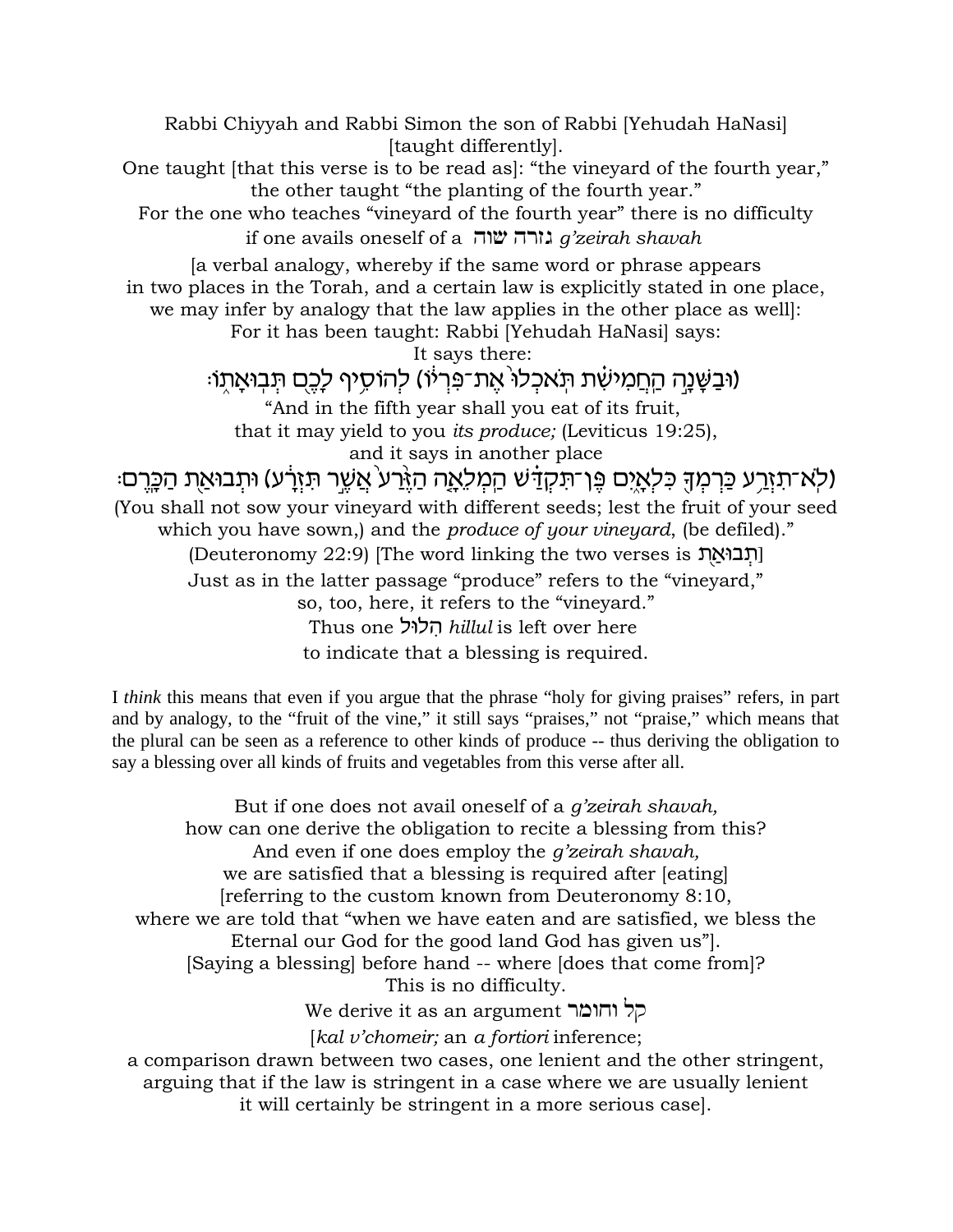If one says a blessing when one is full, how much the more so one ought to do so when one is hungry?

We have found the proof for the case of the [produce of the] vineyard. About other produce, where do we derive it [that a blessing is required]? It can be learned from the "vineyard;" just as the vineyard, being something that is enjoyed, requires a blessing, so everything that is enjoyed requires a blessing.

But this can be refuted. How can we learn from the vineyard, seeing that it is subject to the obligation of "gleanings" [as, for example, in Leviticus 19:10, וַכַּרִמְד<sup>ָּ</sup> לְא תִעוֹלֵל וּפֵרֵט כַּרְמִדְּ לְא תִכַּקְט לְעֲנֵי וְלַגֵּר ּתֵעֲזָב אֹתָם "And you shall not glean your vineyard, nor shall you gather every grape of

your vineyard; you shall leave them for the poor and stranger" and therefore it may be that only that produce which is subject to gleaning may be the reason why it requires a blessing.]

#### Corn proves it!

[since corn is not subject to gleanings, but does require a blessing, as seen in Deuteronomy 8:10]. What's with corn -- which requires *challah?* [Corn cannot be a proof, since it requires the heave-offering of dough, and therefore *that* may be the reason why it requires a blessing.] We may then cite the instance of the vineyard, and the argument goes round and round in a circle. The distinguising feature of this [gleaning] is not the same as the distinguishing feature of that [*challah*], and the distinguishing feature of that is not the same as the distinguishing feature of this. What is equivalent between them is that a thing which is enjoyed requires a blessing; so everything which is enjoyed requires a blessing.

What's this with the equivalence between them -- [This argument from a common feature is not conclusive], since there is with them the common feature that they are offered on the altar [in the form of drink-offering and meal-offering].

> We may then adduce also the olive, from the fact that it is offered on the altar! But is [the blessing over] the olive derived from the fact that it is offered on the altar?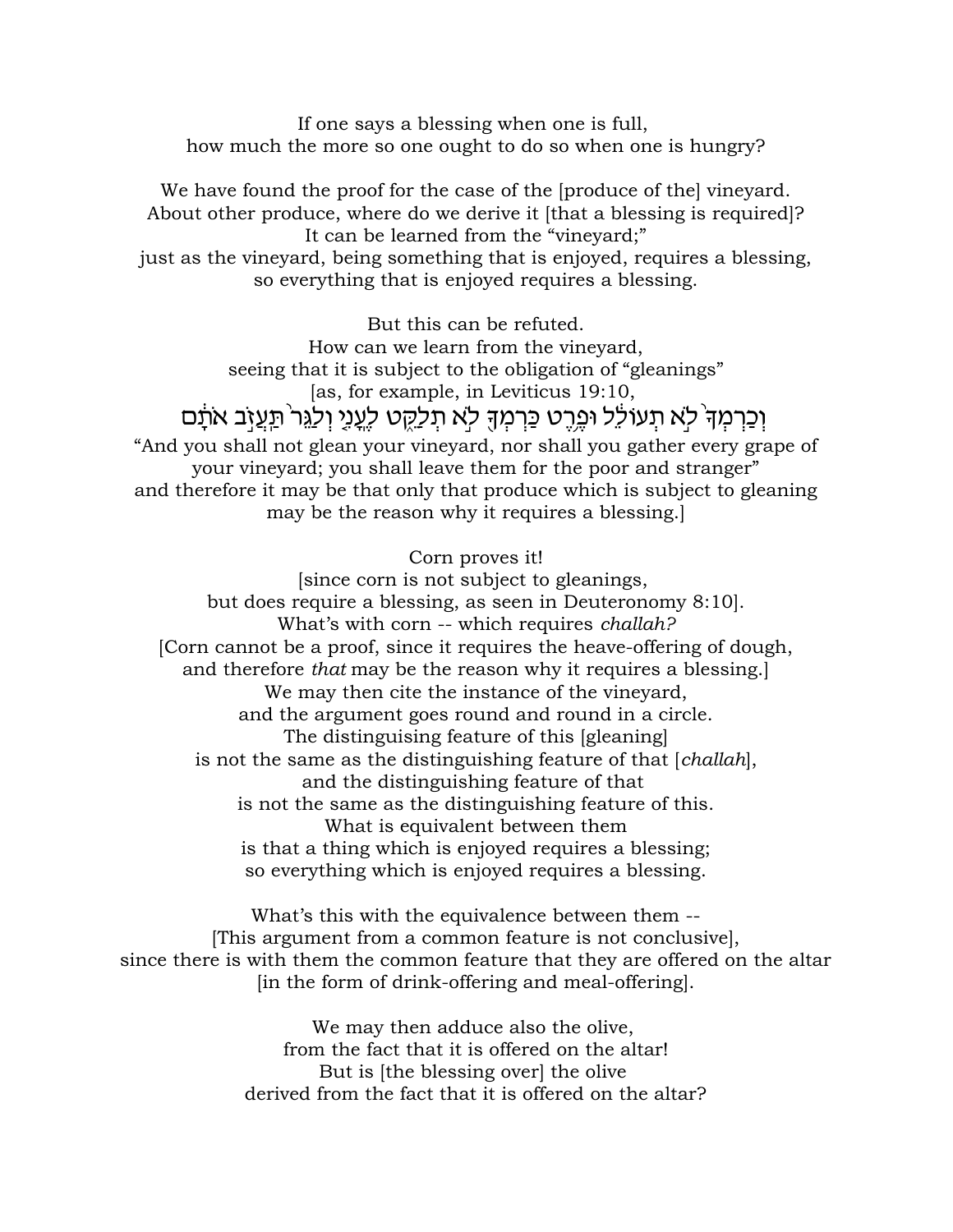The olive is explicity refered to as a "vineyard" crop [and therefore on the same footing as wine], as it is written:

# :יַּבְעֵר מִגַּדֵישׁ וְעַד־קַמַה וְעַד־כֵּרֵם זַיִּת:

("And when he had set the torches on fire, he let them go into the standing grain of the Philistines,) and burned up both the shocks, and also the standing grain, as well as the olive trees." (Judges 15"5)

Rav Pappa replied:

It is called zi¦«f¨ mx¤¬M¤ "an *olive vine"*

and not, simply, "a vineyard."

In any event it's a problem. [The difficulty remains.] How can you learn [other produce] from the argument of equivalence,

seeing that [wine and corn] have in common being offered on the altar?

Rather it is learned from the seven species [mentioned in Deuteronomy 8:8]. Just as the seven species are something which, being enjoyed, require blessing, so everything which is enjoyed requires a blessing.

> What's with [how can you argue from] the seven species, which are subject to the obligation of first fruits? Further: so it's proven for afterwards. Before hand -- from where? This is not a difficulty - employing the *kal vachomeir.* If one says a blessing when one is satisfied [sated, full], how much the more so should one do so when one is hungry?

Now as for the one who reads "planting of the fourth year," we may grant the point is proven with regard to anything planted. But what of that which is not produce,

such as meat, egg and fish?

אלא, סברא הוא:  $\kappa$ 

אסור לו לאדם שיהנה מן העולם הזה

#### .בלא ברכה.

#### **The fact is that it is a reasonable supposition that it is forbidden for a person to enjoy anything from this world without saying a blessing.**

Our rabbis have taught:

It is forbidden for a person to enjoy anything of this world without a blessing, and if anyone enjoys anything of this world without a blessing -- ! [*Ma'al --* a technical term for personal use by a lay person of things which were consecrated for use in the sacred service in the Sanctuary by priests]. What is one's remedy?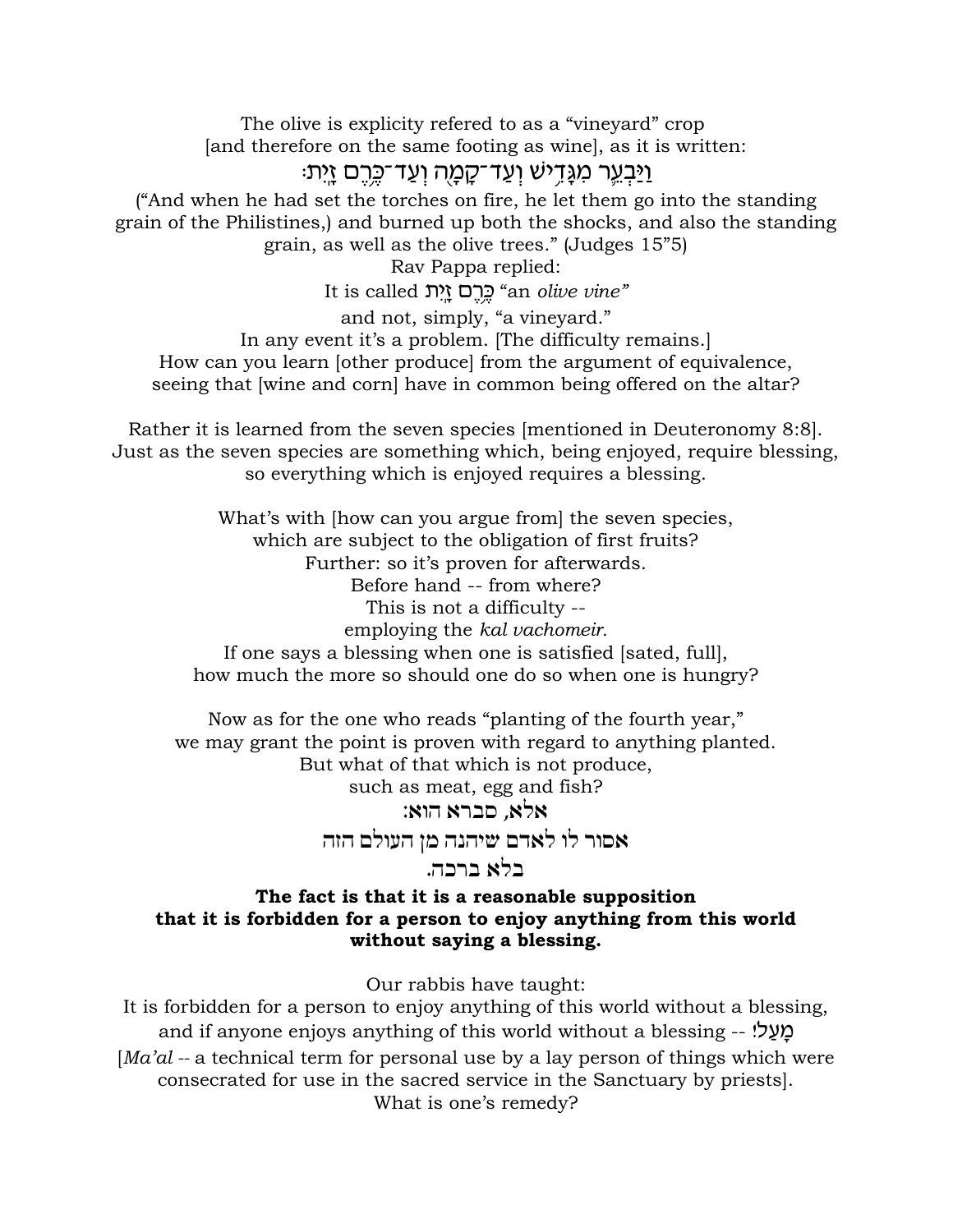He should consult a sage! What will the sage do for him? He has already violated the prohibition! Rather, Rabba said: he should go to the sage before hand, so as to teach him the blessings in order to not come to the point of *m'ilah.*

Rab Yehudah said in the name of Shmuel: To enjoy anything of this world without a blessing is like making personal use of things consecrated to heaven, since it says:

ַלַיהוַה הָאֲרֵץ וּמִלוֹאַה

## (תֵּבֵ֫ל וְיִשְׁבֵי בַה<del>ּ</del>:)

"The earth is the Eternal's, and all that fills it; (the world, and those who dwell in it.") (Psalm 24:1)

Rabbi Levi raised [a point of contradiction between two texts]: It is written: לֵיהוָה הַאֲרֵץ וּמְלוֹאֲהַ "The earth is the Eternal's, and all that fills it," and it is also written: הַשַּׁמַיִּם שֵׁמַיִּם לַיה<u>ו</u>ֹה ַֿיהַאַרֵץ נַֿתֵן לִבְנֵי־אַדֵם

"The heavens are the heavens of the Eternal, but the Earth God gave to human beings." (Psalm 115:16)

No problem! Here [in the first case, claiming that the earth belongs to God], it is before a blessing. **(35b)** Here [claiming that the earth belongs to human beings], it is after a blessing!

> Rabbi Chaninah ben Papa said: **"To enjoy the world without [saying] a blessing is like robbing the Holy One, Blessed be God, and the community of Israel,**

as it says:

:גּוֹזֵל | אָבֶיו וְאמֹו וְאמֵר אֵין־פֶּשֵׁע חָבֵר הוֹא לְאִישׁ מַשְׁחִית "He who robs his father or his mother, and says, This is no transgression; he is the companion of a destroyer." (Proverbs 28:24); "father" is none other than the Holy One, blessed be God, as it says: